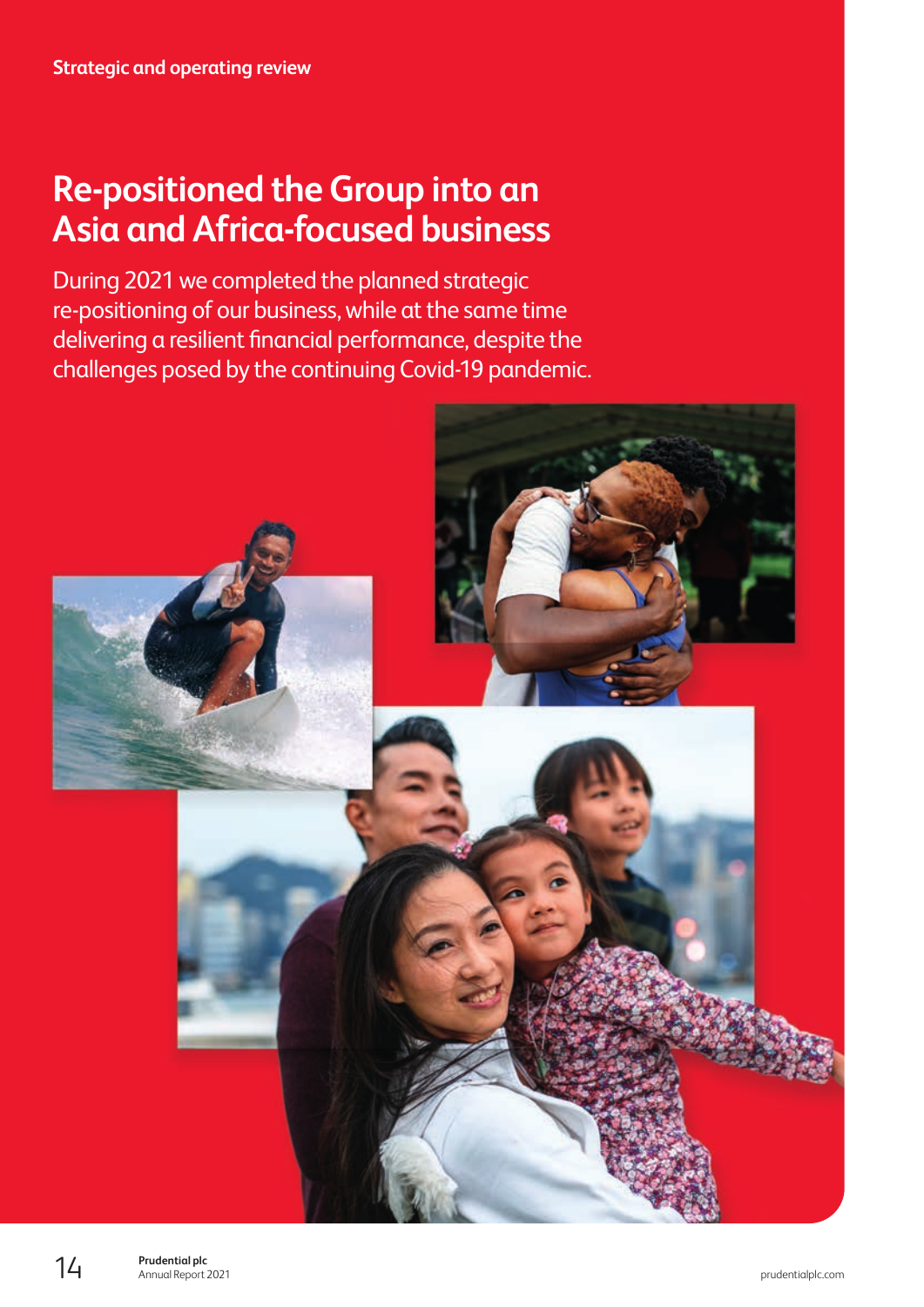Over the course of the year, we completed the reshaping of our business into one focused entirely on the long-term opportunities we have identified in Asia and Africa. In the fourth quarter, we carried out a successful \$2.4 billion<sup>1</sup> equity raise in Hong Kong. In December 2021 and January 2022 cash from this issuance was deployed in deleveraging our balance sheet in a \$2.25 billion debt redemption programme. These actions, together with the associated reduction in interest costs, have enhanced our financial flexibility in light of the breadth of opportunities to invest for growth in Asia and Africa.

In 2021, despite ongoing disruption, our digitally-enabled, multichannel and geographically diversified platform delivered 8 per cent growth<sup>2</sup> in APE sales<sup>3</sup> (10 per cent on an actual exchange rate basis). Sales in Hong Kong continued to be constrained by the ongoing closure of the border with Mainland China. However, excluding Hong Kong, APE sales were 16 per cent<sup>2</sup> higher (19 per cent on an actual exchange rate basis). Eight markets in Asia and our Africa business saw double-digit growth including Mainland China, India, Malaysia, the Philippines, Singapore and Thailand. The increase in APE sales, combined with an improvement in new business margins given a favourable shift in business mix, resulted in a 13 per cent<sup>2</sup> increase in Group new business profit<sup>4</sup>. Business mix saw a shift into more profitable shareholder-backed business, particularly in Hong Kong. Our adjusted IFRS operating profit based on longer-term investment returns (adjusted operating profit<sup>5</sup>) for 2021 from our continuing operations increased by 16 per cent on a constant exchange rate basis (17 per cent on an actual exchange rate basis), reflecting the geographic, product and distribution channel diversification of our Asia and Africa-focused business model. The total IFRS loss after tax for 2021 was \$(2,813) million (2020: \$2,231 million profit after tax on a constant exchange rate basis, \$2,185 million profit after tax on an actual exchange rate basis), which comprised a \$2,214 million profit after tax from continuing operations (2020: \$2,514 million profit after tax on a constant exchange rate basis, \$2,468 million profit after tax on an actual exchange rate basis) and a \$(5,027) million loss after tax from discontinued operations (2020: \$(283) million loss after tax on a constant and actual exchange rate basis). This loss from discontinued operations is due to the write-down of Jackson to its fair value upon demerger, as required by accounting standards. The Group's financial performance for the year is further discussed in the Financial Review later in this strategic report.

The Covid-19 pandemic has had an ongoing impact on the markets in which we operate and the lives of our customers, and has caused continuing personal and working challenges for all our colleagues. Our people have not only risen to the challenges posed by Covid-19, but have also continued to deliver to the highest standards for our customers and our business.

Our purpose is to help people get the most out of life, and both our strategic steps and our service to our customers are enabling us to fulfil that purpose. Our strategy of focusing on our markets in Asia and Africa enables us to devote our resources to serving customers in markets where there are substantial growth opportunities and to be aligned with broader public policy and societal needs. Our range of products, our digitally-enabled multi-channel distribution and the dynamic capabilities of our operations mean that not only can we seek to meet those needs but also to help prevent, postpone and protect customers from threats to their health and wellbeing, as well as support them to achieve their savings goals.

Alongside our key strategic steps, during 2021 we supported our key stakeholders in many different ways, particularly in the face of the challenges created by Covid-19. For our customers, we have developed and tailored our range of products, in particular in health and protection, to allow these products to be suitable for a wider range of income groups such as through our 'bite-sized' insurance products. These are already offered in a number of markets including Malaysia, the Philippines, Cambodia and Vietnam, and are designed to cater for the specific needs of under-insured consumers and first-time buyers. For our agents, we have delivered significant training and productivity tools, enabling them to continue to retain client contact and accelerate the lead referral process. For our employees, we have paid salaries and wages of \$1.0 billion in the year<sup>6</sup>, as well as providing significant support in terms of wellness, flexible working and helping them to manage their mental health. We have recognised the efforts that our staff have made during the year and have granted \$1,000 of Prudential shares to each full-time employee. For our regulators, we have participated in multiple engagements on industry developments including enhanced risk management, monitoring customer outcomes and risk-based capital. The Group continues to make significant tax contributions in the jurisdictions in which it operates, with more than \$1 billion remitted to tax authorities in 2021. We have funds under management of \$258.5 billion<sup>7</sup> and are significant investors in Asia and Africa economies.

In the near term, our corporate activity is expected to include the reduction of our stake in Jackson to less than 10 per cent and the securing of additional central cost savings of \$70 million<sup>8</sup> from the start of 2023. We will continue to ensure our central functions remain resilient and compliant.

We are ending this historic year of change and development ideally positioned to take advantage of the opportunities in our chosen markets. Through our continually improving range of products, our wide-ranging, digitally-enabled multi-channel distribution and our execution capabilities, we are well placed to continue to build for our customers across our markets well into the future.

**Strategic report**

Strategic repor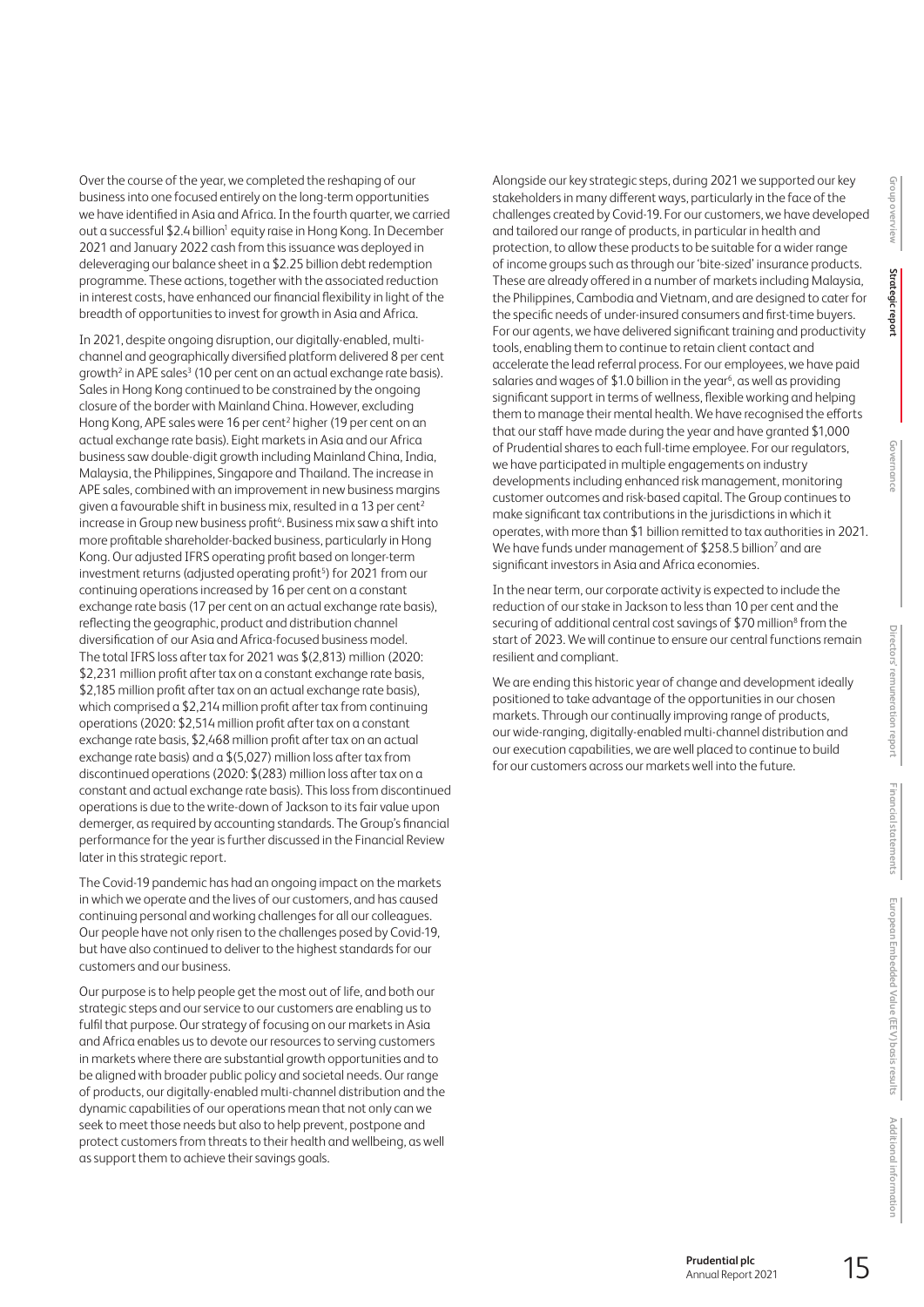## **Group strategy**

Our strategy is aligned with the supportive structural trends in Asia and Africa. Despite the rapid rise in prosperity in Asia, people still have low levels of insurance cover, with 39 per cent of health and protection spend still paid out-of-pocket<sup>9</sup>, and an estimated 80 per cent of the population of Asia still without insurance cover<sup>10</sup>. Combined with rising prosperity and ageing populations, this creates a large and growing health and protection gap that has been estimated at \$1.8 trillion<sup>11</sup>.

These long-term trends underpin rising demand for savings and protection across both Asia and Africa, and create significant opportunity for growth and value creation. By delivering products and services that are specific to consumer segments and markets, we are well positioned to meet the growing health, protection and long-term savings needs of customers in these geographies.

We are developing the capacity to serve up to 50 million customers by 2025 through investing in our multi-channel distribution capabilities, applying digital capabilities to increase the efficiency of our operations and introducing products and services that allow us to develop more diverse customer bases in our markets. We continue to invest in our people and systems to ensure we have the resources to deliver on our long-term growth strategy and to evolve our operating model to keep pace with our opportunities as an exclusively Asian and African business. We seek to achieve this by:

- **>** Delivering profitable growth in a socially responsible way;
- **>** Digitalising our products, services and experiences; and
- **>** Humanising our company and advice channels.

We have significant investment appetite that is based on the absolute size and demographic characteristics of each economy and our ability to build competitive advantage, leveraging our scale and expertise. We will continue to build on our leading positions in Hong Kong and South-east Asia, and we see the greatest growth opportunities in the largest economies of China, India, Indonesia and Thailand. At the same time, we are continuing to develop our businesses in Africa, where our investment gives us exposure to a growing, under-served continent whose population is expected to double to more than two billion people by 2050<sup>12</sup>.

#### **Delivering the strategy**

Our strategy is pursued through providing a wide range of products which are then refined through continued innovation and iterative enhancements driven by customer needs. These products and services are then offered to those customers through our multi-channel distribution suite of channels – agents, bancassurance, digital and other. Increasingly customers are seeking to interact with us through a combination of digital channels and in-person agents. We are adapting our capabilities to match customers' preferences for engagement during both purchase and servicing of our policies. Our product mix and multi-channel distribution capability have been the key drivers of new business profitability and growth in embedded value.

Our products are tailored to the developing requirements of local markets and the fast-changing needs of individual customers. Ourfocus is on health and protection and savings products, and in 2021 54 per cent of our new business profit was contributed by health and protection solutions, with the rest provided by savings products including participating, linked and other traditional products.

We have responded to the changing needs of our customers by broadening coverage for new risks and adding innovative features to existing products. For example, during 2021, we introduced or enhanced more than 200 new products, including more than 90 digital and protection products. Further details are given below in the operational performance by market section.

Our product and other initiatives helped attract over 2.5 million customers in 2021who were not existing policyholders of Prudential. This contributed to an increase in our total life customer base to 18.6 million (2020: 17.4 million excluding Jackson). New business policies sold to both new and existing customers rose to 3.9 million, an increase of 16 per cent over the prior year and included 109,000 polices which were sold direct to the consumer through digital systems, including Pulse. These new policies included 2.2 million health and protection cases, an increase of 41 per cent when compared with the prior year, reflecting our customers' increased focus on this area in light of the pandemic.

To ensure that customers have the best access to our products, we have a multi-channel and integrated distribution strategy that is able to adapt flexibly to changing local market conditions. We have an extensive distribution network encompassing agency, bancassurance and non-traditional partnerships, including digital.

Our agency channel is a key component of our success, providing 65 per cent of our new business profit, given the high proportion of high-margin protection products sold through this channel. We have over 540,000 licenced tied agents<sup>13</sup> across our life insurance markets. The productivity of our active agents increased by 3 per cent during 202113, based on APE sales per active agent as we, and our customers, focus increasingly on standalone protection products. New business profit from the agency channel fell by (1) per cent<sup>2</sup> to \$1,646 million in 2021. Excluding Hong Kong the increase was 9 per cent<sup>2</sup>. .

Our continued support for our agency channel positions us well for sustainable growth. We have recruited circa 123,000 agents during the year<sup>13</sup> and continue to move our recruitment, training and management of agents on-line. The use of virtual sales tools has enabled us to deliver 45 per cent of agency new cases in 2021 virtually, compared with 28 per cent from April to December in 2020, demonstrating our embedding of these processes and building resilience for the future.

Agent professionalism and career progression are extremely important to us, and we provide tailored training programmes that share our agents' experience and best practice across different markets. At the same time, we continually upgrade the tools available to our agents to assist them during the sales process and enhance productivity. Agents that qualified for the Million Dollar Round Table (MDRT) award during 2021 contributed 40 per cent of APE sales in the relevant markets<sup>14</sup> in 2021 (2020: 34 per cent<sup>14</sup>).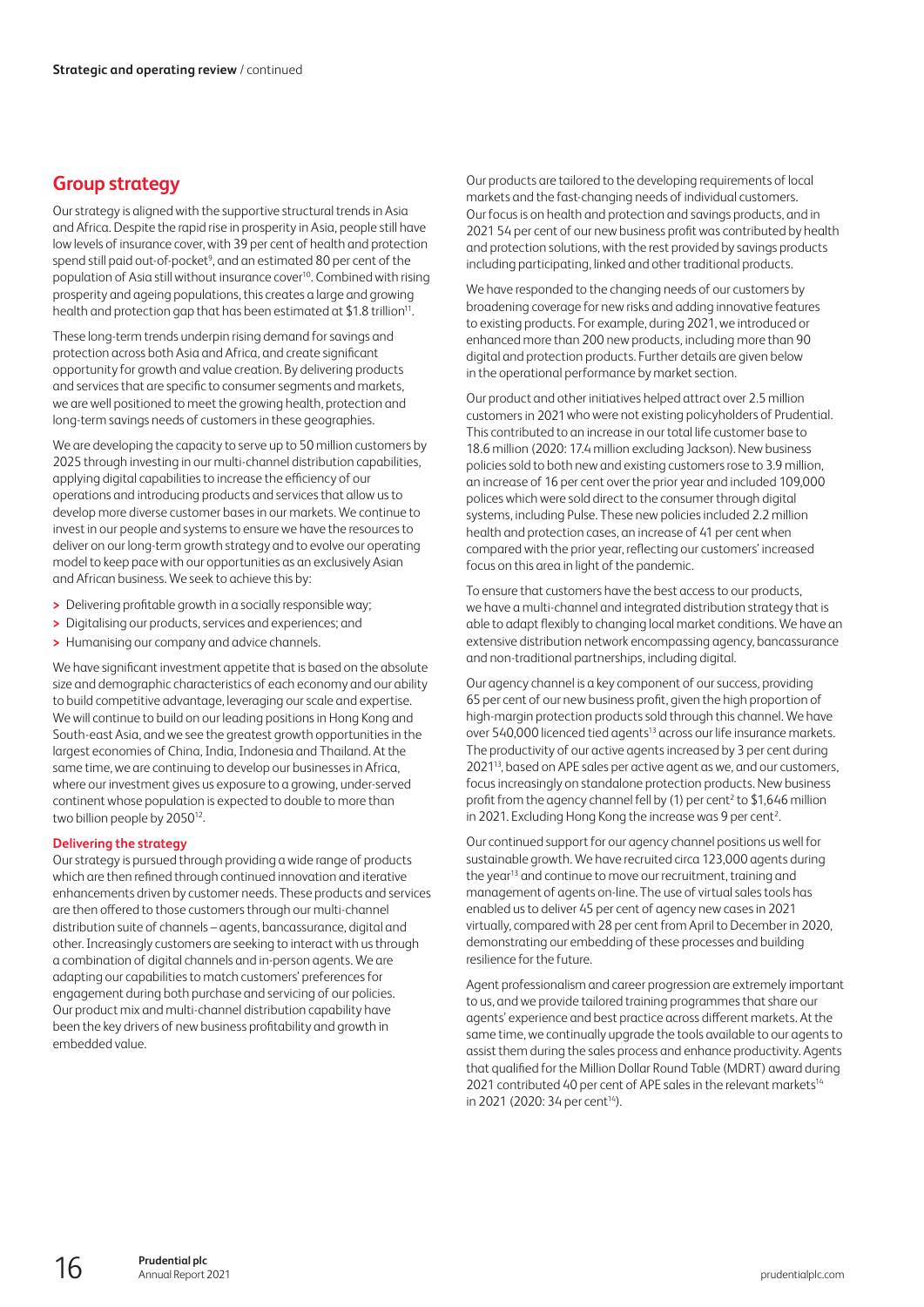Financial statements **Financial statements** European Embedded Value (EEV) basis results **European Embedded Value (EEV) basis results**

We have a leading bancassurance franchise, providing access to over 26,000 bank branches through our strategic partnerships with over 160 multinational banks and prominent domestic banks. 2021 saw new business profit through the bancassurance channel increase by 56 per cent to \$795 million. Sales made virtually accounted for around 30 per cent of new business cases made through the bancassurance channel in 2021 (2020: 27 per cent from July 2020).

Alongside our agency and bancassurance channels, we also have Pulse by Prudential, our digital platform and ecosystem. Our aspiration is that Pulse facilitates customer acquisition at scale, provides an enhanced customer experience and acts as a platform for the business, with scope for delivering future operational efficiency.

Our pan-Asia asset manager, Eastspring, is one of the largest pan-Asia asset managers, managing \$258.5 billion in assets across 11 markets in Asia15, and is a top-10 asset manager in six of those markets. We continue to diversify Eastspring's product set and intend to accelerate its development as a leader in Asia by broadening its investment strategies and making wealth services more accessible at lower levels of individual contributions. Eastspring is playing an important role in supporting our commitment to carbon reduction in our insurance company asset portfolio, allowing us to deliver profitable growth alongside a positive social impact. Further details are set out in the operational performance by market section.

#### **Pulse and our digital offerings**

Prudential's Pulse digital platform is designed to connect with customers and potential customers on key elements in their lives, namely their health and wealth. As well as offering our own products it provides a number of other features to engage and support customers in this area. We work with partners to deliver these additional services and features and to date we have entered into 56 key digital partnerships. We continue to expand our collaboration with new partners helping us widen access to new customer segments and deepen our engagement with our users. Prudential's widely recognised brand and Pulse's geographically diverse platform means that we can attract and work with multiple 'best-in-class' partners across numerous fields of expertise and sectors.

Pulse is active in 17 markets in Asia and Africa and we utilise AI technology to offer users a selection of services, ranging from health assessments, risk factor identification, telemedicine and wellness to digital payment capabilities. Health features such as AI Symptom checker and Digital Twin have been launched in Pulse to most marketsin which Pulse is available. These features are paired with health experts online (where available) and fitness communities to help Pulse users stay healthier.

Pulse has now been downloaded more than 32 million<sup>16</sup> times. Download growth has moderated more recently given that Pulse has now been rolled out to most of the markets we operate in. The focus now is on customer segmentation and engagement campaigns on the installed base so that Pulse now supports all of our distribution channels. APE sales associated with Pulse increased by 73 per cent<sup>2</sup> to \$364 million in 202117. These sales represented circa 11 per cent of our total APE sales in markets where Pulse is available. This percentage contribution has increased steadily over the second half of the year, ending the last quarter of 2021 at 13 per cent.

We believe Pulse provides a wide range of benefits to Prudential, including:

- **>** Efficient model to acquire, engage and serve users at scale, widening access to new customer segments for Prudential. This includes attracting a new, younger generation of customers.
- **>** Reduces marginal customer acquisition costs through targeted marketing campaigns.
- **>** Aggregated data on Pulse helps deliver greater customer insights and supports improved productivity for Prudential's distribution channels by serving those customers that require a more personal/advice led approach which are often higher margin more complex products.
- **>** Promotes better customer retention characteristics via stronger engagement and frequent contact, particularly for digital-savvy customers or customers who prefer virtual interactions.

Pulse is intended to become in due course a common platform across our markets to provide end-to-end processing, with all policy sales and servicing conducted within the platform for digital products. In addition, it is intended to provide an integrated business solution for our agency sales force, which should assist in creating a futureready sales force capable of serving technology-savvy customers, as well as customers who prefer to meet virtually or a combination of both. Over the longer term this also has the potential to enhance our current operating model by removing some of the diverse technology systems and manual processes across our markets.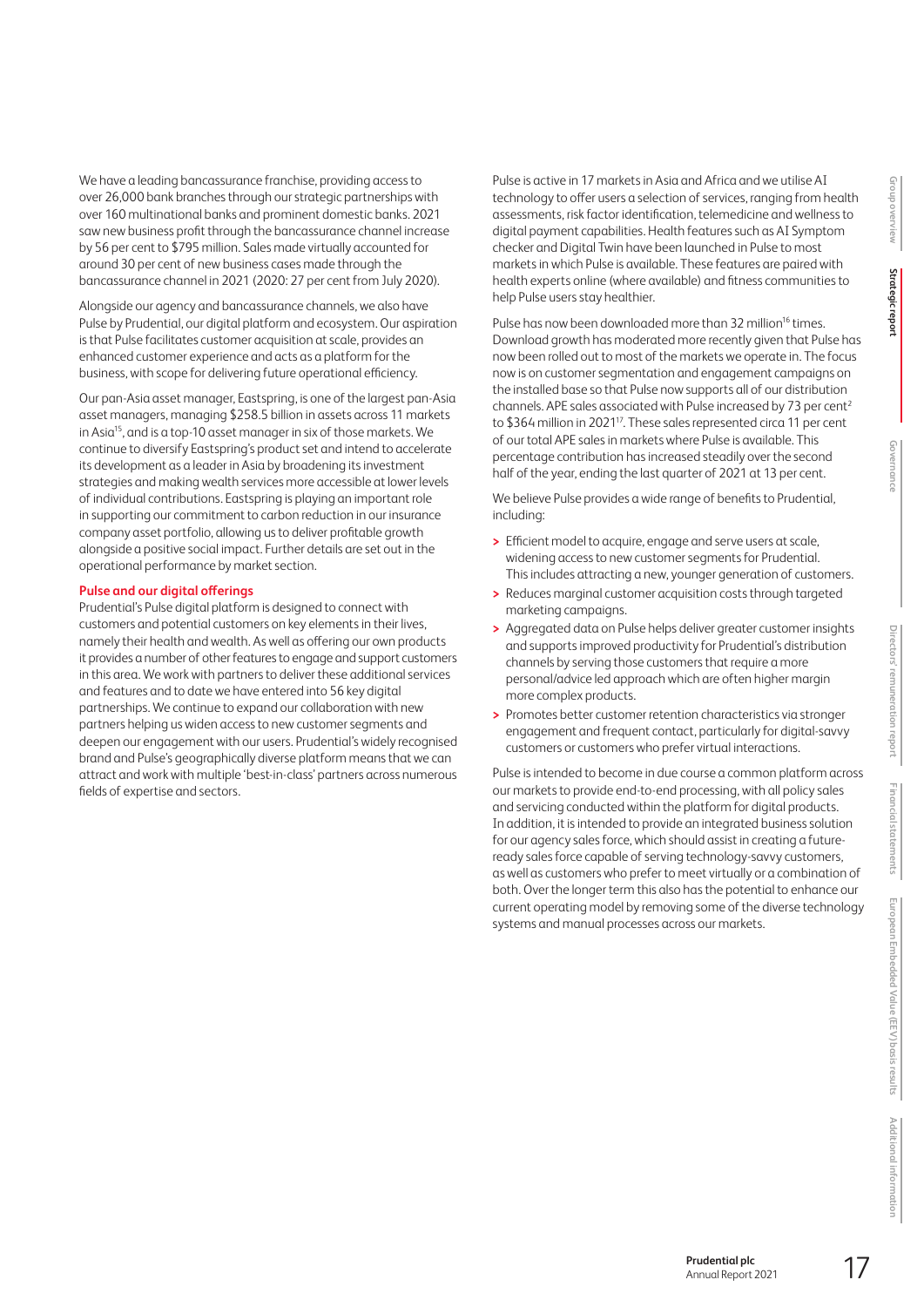Pulse supports the agency channel and its use is demonstrated by the number of leads recorded on Pulse, which totalled 4.3 million in 202118.

As an example, our Philippines business saw over 1.9 million leads distributed to agents in 2021. These leads were provided to agents via PRULeads (within Pulse), where agents are provided with lead and campaign details derived from data generated from Pulse. The agents are also provided with suggested introductory discussion points to engage and develop dialogue with customers. Lastly, product information materials specific to the campaign are tagged in PRULeads, allowing agents access to those materials should that be necessary.

Pulse also supports our bank partners in bringing digital solutions to customers. In the Philippines for example, Prudential has teamed up with CIMB Bank Philippines (CIMB PH) to make digital financial products and service more accessible. CIMB PH is one of the fastest growing banks in the Philippines, adopting and offering digital banking products to its more than five million customers. We are the first bancassurance partner for CIMB. Pulse products will be made available on CIMB's platform and vice-versa.

It is intended that Pulse will broaden Prudential's customer reach, improve our channel productivity and generate efficiencies as we scale. Prudential continues to evaluate options for the development of Pulse in India and Mainland China. Our operations there already have sophisticated digital offerings provided by our respective joint venture partners in these technologically advanced multi-channel businesses.

#### **Capital allocation**

We apply a disciplined approach to capital allocation by applying the framework discussed in the Financial Review both to organic investment in new business and to considering inorganic growth options.

We aim to deliver ongoing capital generation by investing capital to write products with high rates of return and short payback periods. We expect to generate attractive returns on our new business driven particularly by the focus on health and protection and regular premium products. This creates new capital, which can be reinvested into writing more profitable new business. In 2021, we generated almost five times the new business profit for each \$1 invested organically.

The operation of our approach to capital management is demonstrated by our delivery of return on shareholders' equity as set out below:

### **Operating return19 on shareholders' equity (%)**

|                                                                           | 2021 | 2020 |
|---------------------------------------------------------------------------|------|------|
| Operating return <sup>19</sup> on IFRS shareholders' equity <sup>20</sup> | 18   | 20   |
| Operating return <sup>19</sup> on EEV shareholders' equity <sup>20</sup>  |      |      |

#### **Leadership developments**

During 2021, a number of leadership changes took place. Our Group Chief Digital Officer retired and was succeeded by his deputy. In Indonesia, Malaysia and the Philippines, new CEOs were appointed following retirements and in all three cases the new appointees brought in additional skill sets including Sharia finance and technology. The CEOs in all our major segments have many years of experience of working in the markets they oversee and are all local to their markets.

#### **Environmental, Social and Governance**

During 2021, we have strengthened our focus on Environmental, Social and Governance (ESG) matters, building on the new ESG strategic framework which we developed in 2020.

Across Prudential, inclusivity runs as a common theme in all of our ESG activity. Within our core business activity of making health accessible, we seek to make our products as inclusive as possible and during 2021, we developed a campaign, We DO Family, to support the development of more inclusive products that recognise the evolution of nuclear families; our approach to climate change is underscored by our commitment to an inclusive transition in our markets; and, we further progressed our diversity and inclusion activity including the launch of PRUCommunities, a safe place for our people to share identities, interests, goals, and the changes they would like to see at Prudential. We consider this focus on inclusivity, both internally and externally, to be pivotal to meeting our purpose.

We recognise the importance of targets in evidencing our commitment to progress on ESG topics. As a significant asset manager and asset owner in regions forecast to be impacted severely by climate change, we have a distinctive role to play in the inclusive transition to a low-carbon economy. Recognising this, in May 2021, we set a target to be net zero by 2050 for our insurance assets supported by a 25 per cent reduction in emissions from the portfolio by 2025. In addition, we have established targets for a 25 per cent reduction in Scope 1 and 2 carbon emissions per employee by 2030.

Our ESG report on pages 66 to 136 sets out in more detail our ESG activities during the year, including our progress towards these targets on page 83.

#### **Outlook**

We enter 2022 with a strong balance sheet and capital position. The timing of the opening of the Hong Kong border remains uncertain and Covid-19 will continue to have an impact. The current conflict in Ukraine could have wider implications for global economic and market conditions as well as geopolitical relations. However, we believe our multi-channel approach and focus on quality business and operating efficiency is the right strategy for dealing with volatile operating conditions. We are confident that our investment in new business, distribution and product enhancements will continue to meet the needs of our customers and build value for our shareholders over the long term.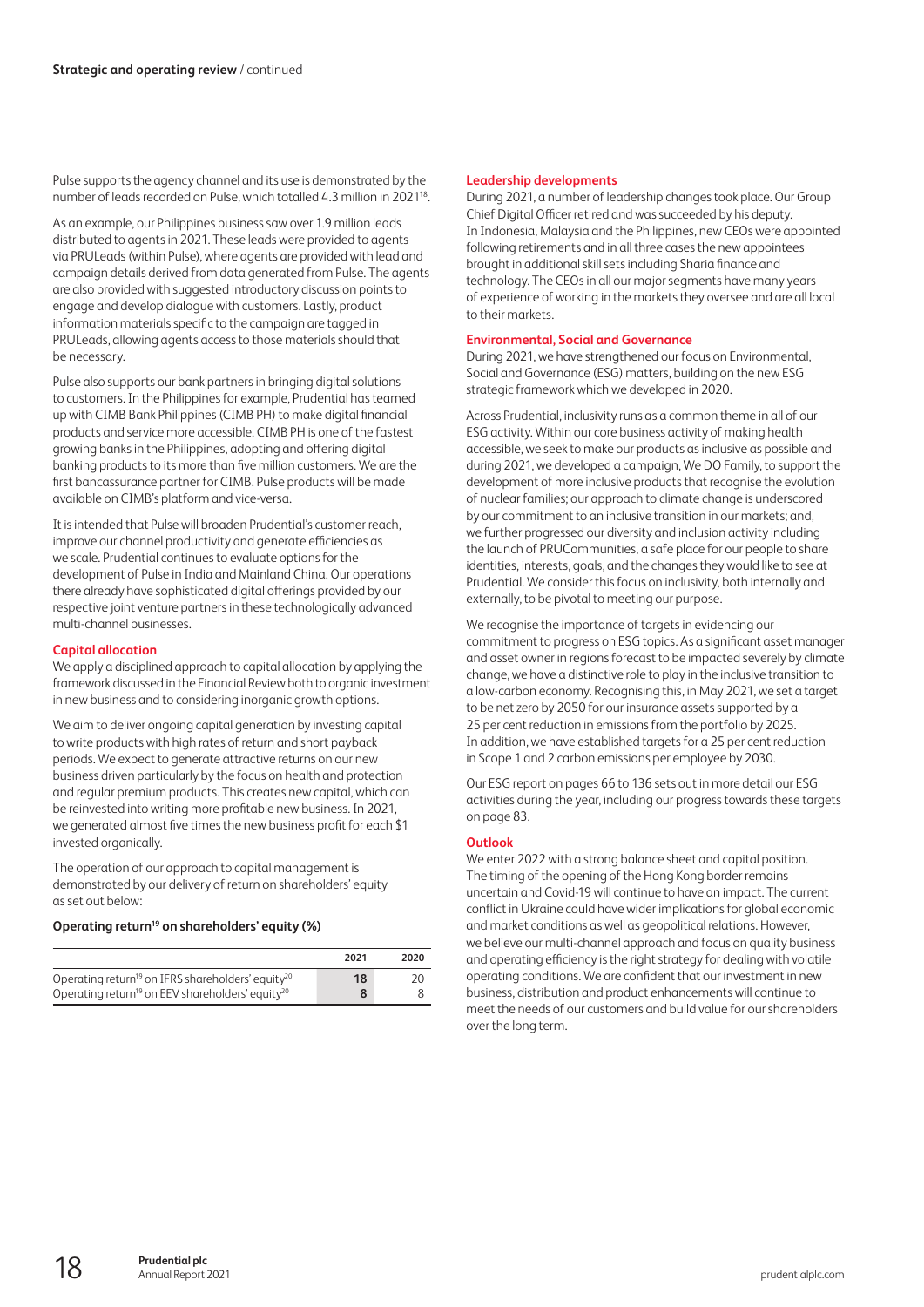The following commentary provides an update on the operational capabilities and performance for each of the Group's segments. Discussion ofthe financial performance of the Group and its segments is contained separately in the Financial Review section of this Strategic Report.

#### **Mainland China – CITIC Prudential Life (CPL)**

|                                 | Actual exchange rate |      |            | Constant exchange rate |         |
|---------------------------------|----------------------|------|------------|------------------------|---------|
|                                 | 2021                 | 2020 | Change     | 2020                   | Chanae  |
| APE sales (\$m)                 | 776                  | 582  | 33%        | 623                    | 25%     |
| New business profit (\$m)       | 352                  | 269  | 31%        | 288                    | 22%     |
| New business margin (%)         | 45                   | 46   | $(1)$ ppts | 46                     | (1)ppts |
| Adjusted operating profit (\$m) | 343                  | 251  | 37%        | 269                    | 28%     |
| IFRS profit after tax $(\$m)$   | 278                  | 394  | (29)%      | 423                    | (34)%   |

Amounts included in the table above represent the Group's 50 per cent share.

Mainland China continues to present significant opportunities for Prudential, driven by the low levels of insurance penetration, conducive regulatory proposals for the long-term development of insurance markets as well as favourable demographics such as an ageing population, emerging middle class and rapid urbanisation. These factors support further growth both in health and protection as well as pension products and services.

Prudential's life business in Mainland China, CPL, is a 50/50 joint venture with CITIC, a leading Chinese state-owned conglomerate. CPL benefits from a balanced distribution network with strength in agency and bancassurance and a well-diversified product range. CPL has a substantial opportunity to expand and deepen its presence across its nationwide footprint of 20 branches covering 99 cities. Our Mainland China business has a particular focus on areas with the greatest economic growth potential, a strategy aligned with the Chinese government's 'City Cluster Model', centred on Beijing, Shanghai and the Greater Bay Area, a region which, if it was a separate economy, would be one of the 10 largest economies in the world<sup>46</sup>. We customise our solutions for various customer segments. We target the high net worth individuals and families with inter-generational insurance and wealth solutions incorporating legacy planning. We also tailor our protection and education solutions to the needs of the younger generation, which we combine with healthcare and childcare services. Our group life and health solutions are popular with business owners and their employees.

### **New business performance during 2021**

CPL became the largest contributor to the Group's total APE sales in 2021, supported by APE sales growth of 25 per cent<sup>2</sup> to \$776 million. Our solid and resilient growth has been underpinned by our diversified distribution strategy, with both agency and bancassurance channels delivering double-digit APE sales growth at 25 per cent<sup>2</sup> and 28 per cent<sup>2</sup> respectively in 2021.

Sales volume growth led to a 22 per cent<sup>2</sup> increase in overall new business profit compared with the same period in 2020 and significantly exceeded the pre-pandemic level of 2019 by 25 per cent<sup>2</sup>. In a challenging environment, our agency continued to deliver growth in new business profit at an attractive margin above 70 per cent, driven by strong growth in non-participating products. The bancassurance new business profit margin was stable at 39 per cent with new business profit growth driven by higher sales, notably in the linked segment.

CPL continues to outgrow the overall sector. In 2021, CPL increased its overall market share to 0.86 per cent<sup>21</sup>, from 0.74 per cent<sup>21</sup> in 2020.

### **Delivering customer-led solutions**

Our Mainland China business presents solutions that address the financial security and wellbeing of our customers at different life stages, with built-in related services enriching the overall customer propositions. Our solutions and services are combined in an ecosystem that provides an integrated experience, meets the full demands of customers and strengthens our relationships with them.

During 2021, we upgraded our award-winning critical illness solution ('Hui Kang Zhi Cheng') by enhancing benefit coverage conditions and reducing waiting periods for certain recurrent claims such as cancer. Beyond protection, we offer a health concierge service that provides preventive healthcare, a panel of specialists for consultation on treatment options, priority hospital access and mental health rehabilitation services.

To meet our customers' desire for a more digital experience, engagement, fulfilment and servicing with customers and distributors, are carried out through our mobile first Xin Yi Tong app. Our 'Virtual Lounge' leverages technology to humanise connection between the agent and the customer. Digital media recognised the technology's customer useability. In fact, our CPL business continues to report one of the highest virtual sales rates amongst our business units of over 80 per cent despite the near-normalisation of the Covid-19 situation.

### **Multi-channel distribution**

We continue to focus on building a professional, high-quality agency force, with suitable knowledge of health and protection products. Our 17,800 agents serve customers across the country. Our agency productivity has improved markedly, with APE sales per active agent rising 61 per cent and over 1,100 agents qualifying for the MDRT award in 2021. Our total agency force reduced during the year in the context of the industry going through a period of rationalisation and our own focus on quality. We are empowering agents with tools and techniques that help engage customers in order to provide customercentric solutions. Over time, as our agency force continues to mature and build experience, we expect this to result in further enhancement in productivity, providing additional support to our growth trajectory in CPL.

Meanwhile, we also continue to build out our bancassurance distribution. We have a network of 48 bancassurance partners with access to over 6,000 branches across Mainland China, supported by over 3,000 insurance specialists catering to the customers of the banks. This has resulted in higher levels of new business from the bank channel and, coupled with further improvement in product mix, new business profit expanded by 31 per cent<sup>2</sup> in the bancassurance channel.

**Financial statements**

Financial statements

**Group overview**

Group overview

**Strategic report**

**Strategic repo** 

**Governance**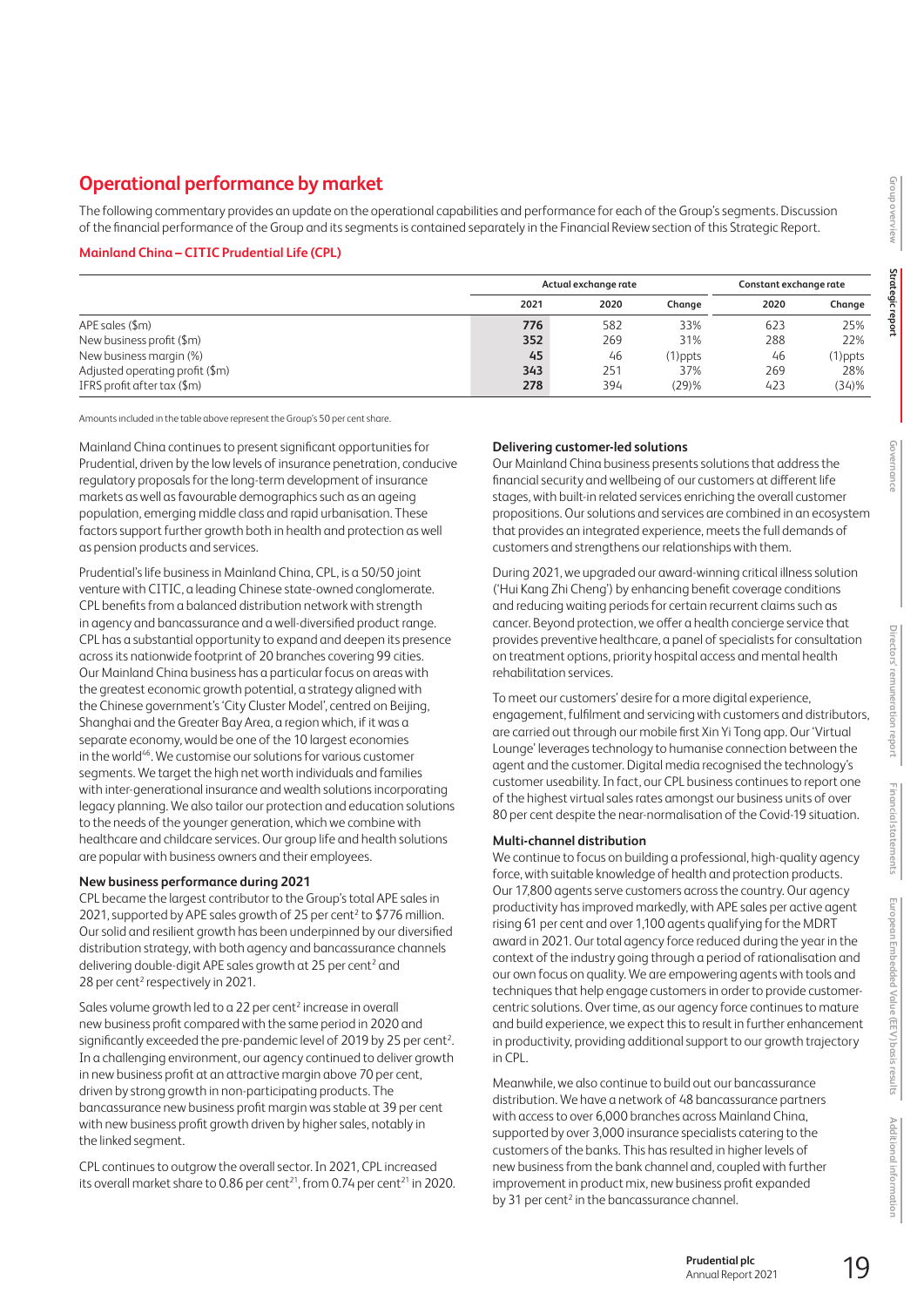#### **Hong Kong**

|                                            | Actual exchange rate |      |         | Constant exchange rate |         |  |
|--------------------------------------------|----------------------|------|---------|------------------------|---------|--|
|                                            | 2021                 | 2020 | Change  | 2020                   | Change  |  |
| APE sales (\$m)                            | 550                  | 758  | (27)%   | 757                    | (27)%   |  |
| New business profit (\$m)                  | 736                  | 787  | $(6)$ % | 786                    | $(6)$ % |  |
| New business margin (%)                    | 134                  | 104  | 30ppts  | 104                    | 30ppts  |  |
| Adjusted operating profit $(\frac{2}{3}m)$ | 975                  | 891  | 9%      | 889                    | 10%     |  |
| IFRS profit after $tax$ (\$m)              | 1.068                | 994  | 7%      | 991                    | 8%      |  |

Our Hong Kong business, established over 57 years ago, offers domestic Hong Kong residents and mainland visitors sophisticated critical illness, medical benefits and life insurance protection business, as well as investment products in a UK-style with-profits structure.

Our continued pivot to domestic customers, diversification of distribution channels and focus on value creation has resulted in 9 per cent<sup>2</sup> growth in new business profit for the domestic segment despite the disruption of Covid-19. We continue to refresh and upgrade our offerings with comprehensive protection and wealth accumulation propositions for the affluent customers, while leveraging our strengths in affordable healthcare products such as VHIS and wellness services via Pulse which appeal to the mass market. For small and medium enterprises (SMEs), we are leveraging our digital Business@Pulse platform to provide group solutions as well as wellness programs aimed at improving employees' well-being beyond work. Meanwhile, Mainland China customers remain an important customer segment for the Group's Hong Kong business, although APE sales have been severely curtailed following the closure of the border between Mainland China and Hong Kong implemented in late January 2020. Based on its own and third-party surveys, the Group believes there is latent demand from Mainland China customers for its Hong Kong product suite, driven by the sophistication of the products offered and the high level of medical care available in Hong Kong. As a result, the Group expects to see the return of this important source of new business when the border between Mainland China and Hong Kong reopens and visitor arrivals normalise.

Additionally, supportive regulatory developments such as Wealth and Insurance Connect between the Greater Bay Area and Hong Kong will further enhance the Hong Kong business's ability to serve Mainland China customers. We are well placed to capture the longer-term opportunities in the Greater Bay Area given our solid foothold in Hong Kong and presence in all domestic cities in the Greater Bay Area and our pending application for a licence to operate in Macau.

#### **New business performance during 2021**

Overall APE sales declined by (27) per cent<sup>2</sup> in the year as border closure continued to prevent Mainland China visitors from buying insurance products in Hong Kong. In the domestic segment, we further strengthened our focus on regular-premium health and protection products and also shifted towards higher margin savings solutions. This strategy helped improve the protection mix by 7 percentage points<sup>2</sup> and grow protection APE sales by 12 per cent<sup>2</sup>, although the resultant lower case size led to a 15 per cent<sup>2</sup> fall in overall APE sales for the domestic segment. Benefiting from margin improvement, new business profit grew 9 per cent<sup>2</sup> for the domestic segment and with significant Mainland China sales in the first quarter of 2020 only and sales being insignificant for the whole of 2021, the overall Hong Kong new business profit dropped by a modest (6) per cent<sup>2</sup>. Despite the decline in the year, overall new business profit saw strong sequential momentum throughout the year, with quarter on quarter expansion in each quarter since the second quarter of 2021, thanks to our focus on health and protection and higher-margin savings products.

#### **Delivering customer-led solutions**

The business fulfils customer needs via its wide range of protection, savings and investment product offerings. In addition to comprehensive critical illness solutions catering to affluent and high net worth customers, we also extend access to affordable healthcare by offering a full range of Voluntary Health Insurance Scheme (VHIS) products. The APE sales of VHIS almost tripled in 2021 following the launch of our mid-tier VHIS product. Meanwhile, we have fully embraced the government's 'Qualified Deferred Annuity Plan' (QDAP) for retirement, making us one of the leading players<sup>22</sup> in the market.

Our investment proposition provides access to international equities and bonds. Our with-profits product offering pools the investments of policyholders and allocates returns based on long-term investment performance (similar to that used historically in the UK). This is a distinct, capital-efficient structure benefiting from significant scale, enabling Prudential to provide differentiated products while generating attractive margins.



#### **Multi-channel distribution**

We operate a digitally enabled multi-distribution platform and provide customers choice on how they prefer to be served. We have the largest agency force of 21,579 agents in the Hong Kong market, and this channel accounted for more than 60 per cent of our APE sales in the year. Despite a challenging operating backdrop, overall agent activity has been broadly stable thanks to intensified agent training and development, enhanced customer engagement tools such as Pulse and PRULeads, as well as broadened product offerings.

On the bancassurance side, we have a long-standing strategic alliance with Standard Chartered Bank which has grown from strength to strength for more than 20 years. This channel achieved new business profit growth of 140 per cent<sup>2</sup> for the domestic segment driven by product enhancements and higher health and protection sales.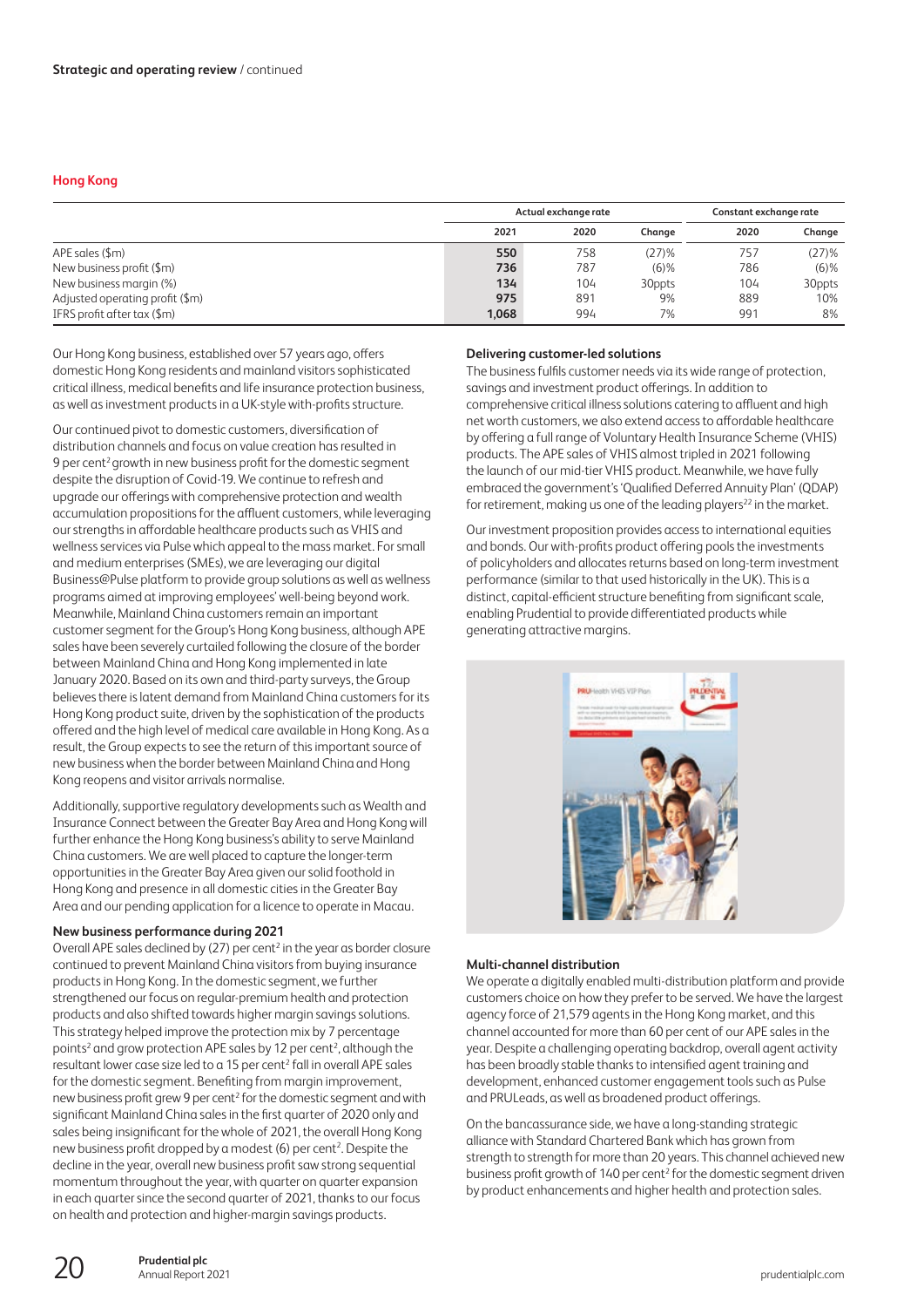#### **Indonesia**

|                                 | Actual exchange rate |      |            | Constant exchange rate |            |  |
|---------------------------------|----------------------|------|------------|------------------------|------------|--|
|                                 | 2021                 | 2020 | Change     | 2020                   | Change     |  |
| APE sales (\$m)                 | 252                  | 267  | $(6)$ %    | 271                    | (7)%       |  |
| New business profit (\$m)       | 125                  | 155  | (19)%      | 158                    | $(21)\%$   |  |
| New business margin (%)         | 50                   | 58   | $(8)$ ppts | 58                     | $(8)$ ppts |  |
| Adjusted operating profit (\$m) | 446                  | 519  | (14)%      | 529                    | $(16)$ %   |  |
| IFRS profit after $tax$ (\$m)   | 362                  | 409  | (11)%      | 417                    | (13)%      |  |

In Indonesia, we are one of the market leaders in the overall life insurance market with 10 per cent market share by weighted new premium in 202123. We are also the market leader with a 29 per cent market share in the fast-growing Sharia segment in Indonesia<sup>23</sup>, which has the largest Muslim population in the world. Our main strategic objectives are to secure new bancassurance partners for the mass market, improving capabilities to serve our customers better through digitalisation and operational advancements, as well as preparing new propositions to cater to our target segments in anticipation of the post-Covid-19 economic rebound and upcoming new regulation on investment-linked products.

We have upgraded our offerings for the affluent segment where customers seek broad insurance and savings products supported by value-added services. We have also launched simpler, lower-ticket-size standalone protection solutions serving the insurance needs of masssegments. Our Pulse digital platform appeals to digitally-savvy younger customers. For SMEs, we have created a comprehensive suite of group health and life solutions which are provided alongside related services through our digital Business@Pulse platform. We also strengthened our market leadership in the fast-growing Sharia segment through our inclusive Sharia offerings.

#### **New business performance during 2021**

Overall APE sales fell by (7) per cent<sup>2</sup> with Covid-19-related social movement restrictions disrupting sales activity throughout much of the year. The pandemic, which caused over four million<sup>24</sup> infections nationally by the end of 2021 in a population of circa 270 million<sup>25</sup> has resulted in higher than expected claims. It is estimated that Indonesia accounted for over 60 per cent of total Covid-19-related claims across Asia of our policyholders. Movement restrictions were particularly severe in the third quarter of 2021, before easing towards the end of the year as Indonesia emerged from its latest Covid-19 wave. During the year, there was an increasingly effective rollout of the vaccination programme with the percentage of population vaccinated increasing from circa 11 per cent at the end of June to about 60 per cent at the end of December. APE sales in the fourth quarter were 29 per cent<sup>26</sup> higher than those in the third quarter, with sales in the second half of the year 15 per cent<sup>26</sup> higher than the first half of 2021.

Despite the fall in absolute APE sales amounts year-on-year, we have seen a growth of over 37 per cent in the number of standalone protection policies sold over the period, which contributed to over 70 per cent of total policies sold and 43 per cent of total APE sales (2020: 29 per cent of APE sales). Our strength in the Sharia segment also added resilience to the business with a 19 per cent increase in new Sharia policies. We did however experience a worsening of persistency exacerbated by the financial hardships of our policyholders.

Overall new business profit was (21) per cent<sup>2</sup> lower, reflecting lower APE sales volumes as a result of lower average case sizes as we continue to diversify our product suite and move further into the Shariah mass market. Changes in economic conditions also led to a drag on new business profit over the period. Despite the fall in the year, new business profit improved as the year progressed, with a quarter on quarter increase in each quarter since the second quarter of the year.

#### **Delivering customer-led solutions**

We have executed well in difficult market conditions through innovating our product offerings, as well as increasing digital capability to mitigate the restrictions of Covid-19 on face-to-face agency sales. Total new policies grew 7 per cent driven by our strategy of expanding low ticket-size standalone protection policies to low and mid-income customers.

We continue to lead in the Sharia segment, with a commitment to expand inclusive product offerings to the mass market segment. For example, we have launched PRUCerah, the first Sharia-compliant education participating product in the market, and continue our PRUCinta (traditional Sharia product) offering. Together PRUCerah and PRUCinta contributed 13 per cent of total APE sales. To realise the potential of the Indonesian Sharia life market, we are setting up a dedicated Sharia business with the establishment of Prudential Sharia Life Assurance. This will enable full product vetting by the Sharia religious authorities and the use of specialist distribution techniques. In the Enterprise Business space, we achieved APE sales growth of 33 per cent<sup>2</sup> in 2021, and, supported by our digital capabilities, positioned ourselves as the choice for start-up, fintech and financial institutions as their Employee Benefit provider.

### **Multi-channel distribution**

The quality and productivity of our agency channel continued to improve. Thanks to ongoing agency reform initiatives and the broadening of our product offerings, the number of active agents increased by 4 per cent. We remain as one of the market leaders in the agency segment with 25 per cent<sup>27</sup> of total market share. In the Sharia segment, we maintain one of the largest agency forces with almost 143,000 agents, which was 11 per cent higher than the prior year.

Development of our bancassurance channel also gathered pace. New business profit increased 25 per cent<sup>2</sup> despite flat APE sales as a result of higher-margin new products in the traditional, funds and retirement space. We have also started to offer Sharia products through our bank partners, which contributed 4 per cent of total bancassurance APE sales in 2021.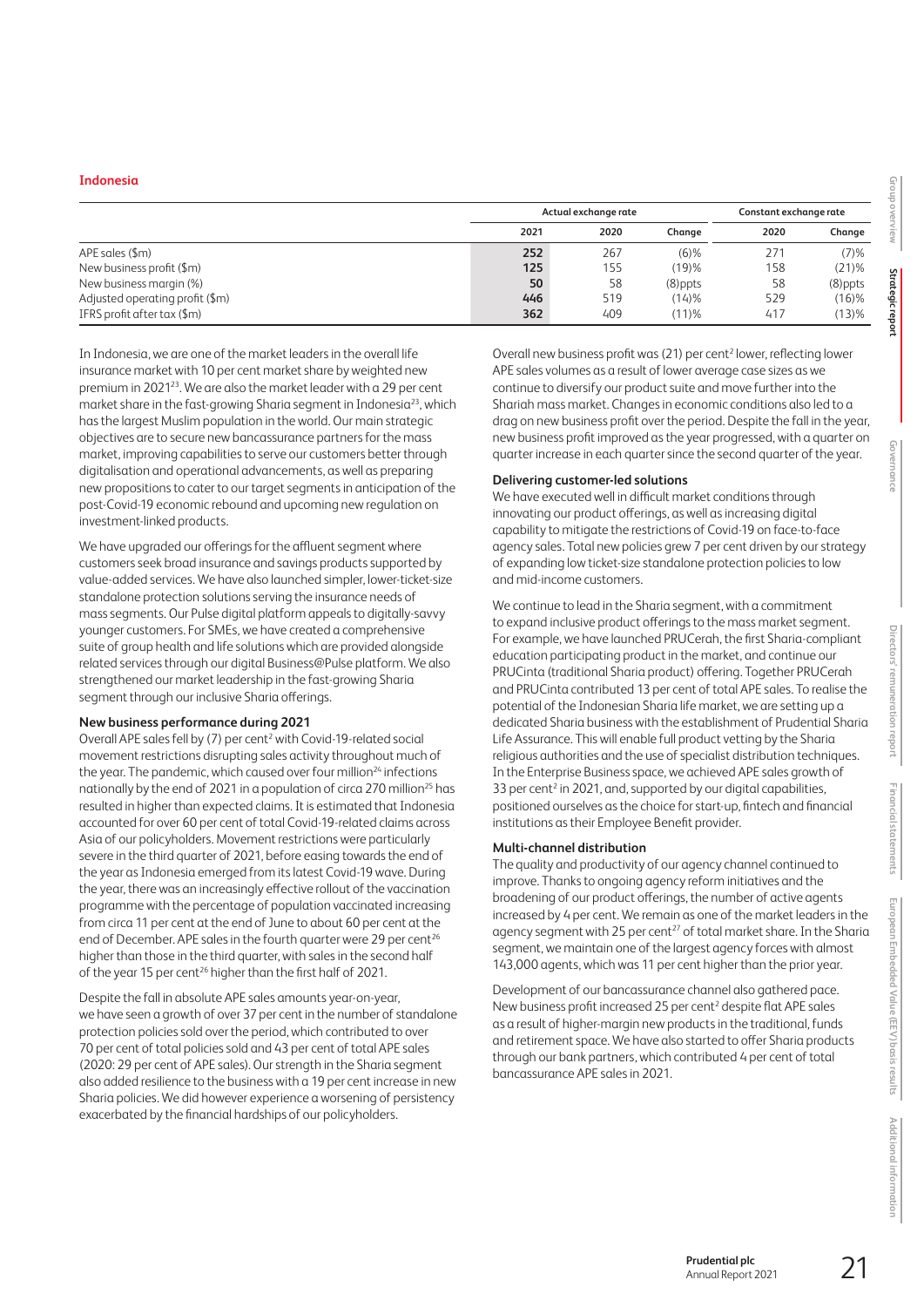#### **Malaysia**

|                                 | Actual exchange rate |      |             | Constant exchange rate |          |  |
|---------------------------------|----------------------|------|-------------|------------------------|----------|--|
|                                 | 2021                 | 2020 | Change      | 2020                   | Change   |  |
| APE sales (\$m)                 | 461                  | 346  | 33%         | 351                    | 31%      |  |
| New business profit (\$m)       | 232                  | 209  | 11%         | 212                    | 9%       |  |
| New business margin (%)         | 50                   | 60   | $(10)$ ppts | 60                     | (10)ppts |  |
| Adjusted operating profit (\$m) | 350                  | 309  | 13%         | 313                    | 12%      |  |
| IFRS profit after tax $(\$m)$   | 265                  | 256  | 4%          | 259                    | 2%       |  |

In Malaysia, the Group has leading market positions in both the conventional and Takaful markets28 and has been serving customers for more than 97 years. The Takaful segment has substantial opportunities for growth, and we are the largest player with a 30 per cent market share<sup>29</sup>. We continuously upgrade our saving and protection solutions to serve the affluent segment, and have supplemented these recently by launching more simple, flexible solutions to serve the mass market. We also continue to broaden our Islamic wealth and protection solutions to strengthen our leadership in the fast-growing mass affluent Takaful segment.

#### **New business performance during 2021**

APE sales increased by 31 per cent<sup>2</sup>, driven by growth of 45 per cent in agency production despite the tightening of Covid-19-related movement restrictions at several points throughout the year. The Takaful business achieved APE sales growth of 61 per cent<sup>2</sup> fuelled by an increase in active agents. New business profit was 9 per cent<sup>2</sup> higher, driven by higher volumes but given the relative weight of health and protection products, this was partly offset by the effect of higher interest rates in the period, tax changes and shift in product mix towards shorter-pay products, which also restricted new business profit and margin. Overall new business profit from health and protection business increased by 28 per cent<sup>2</sup>, including the benefit from repricing actions during the year.

#### **Delivering customer-led solutions**

With a total of 2.7 million customers, our Malaysia business is focused on providing holistic health and wealth solutions. Customer retention is high in both conventional and Takaful segments with 95 per cent and 87 per cent of customers respectively staying with the business. Most products are regular premium, which accounted for 98 per cent of APE sales in 2021. PruAllCare was launched in the last quarter of 2021 that provides comprehensive critical illness coverage and covers up to 190 conditions. Leveraging our Pulse platform, the business is also reaching out to the underserved communities and providing affordable and accessible healthcare services and wellness awareness to all Malaysians including the Muslim Community. More information is set out in our ESG section later in this Annual Report.

#### **Multi-channel distribution**

Our Malaysian business benefits from a growing agency force, with over 1,200 MDRT qualifiers, contributing to 36 per cent of total Agency APE sales<sup>30</sup>. The number of total active agents is up 20 per cent on the prior year. In the Takaful segment, we have one of the largest agency forces with over 18,000 agents, which was 18 per cent higher than the prior year.

We also continue to benefit from our established bancassurance partnerships with Standard Charted Bank and UOB. Following the pivot to higher protection and savings sales through our bank partners, new business profit through this channel saw 33 per cent growth.

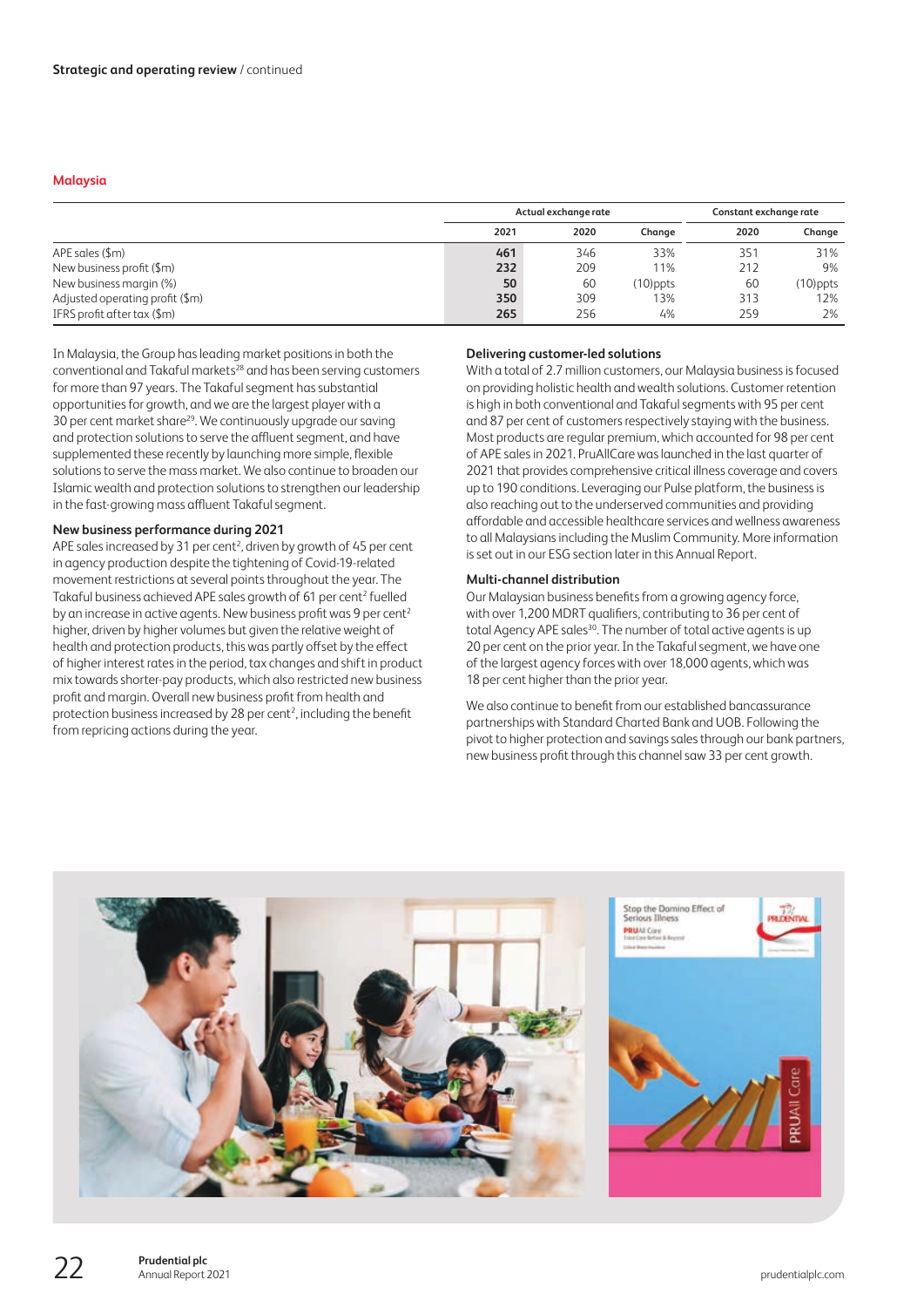#### **Singapore**

|                                 | Actual exchange rate |      |        | Constant exchange rate |        |  |
|---------------------------------|----------------------|------|--------|------------------------|--------|--|
|                                 | 2021                 | 2020 | Change | 2020                   | Change |  |
| APE sales (\$m)                 | 743                  | 610  | 22%    | 626                    | 19%    |  |
| New business profit (\$m)       | 523                  | 341  | 53%    | 350                    | 49%    |  |
| New business margin (%)         | 70                   | 56   | 14ppts | 56                     | 14ppts |  |
| Adjusted operating profit (\$m) | 663                  | 574  | 16%    | 589                    | 13%    |  |
| IFRS profit after $tax$ (\$m)   | 394                  | 521  | (24)%  | 535                    | (26)%  |  |

In Singapore, we are one of the market leaders in protection, savings and investment-linked plans<sup>31</sup>. We have been serving the financial needs of Singapore for more than 90 years, delivering a suite of product offerings and professional advisory through our network of more than 5,000 financial consultants and our bank partners. We see significant prospects to increase our presence in the high net-worth segment by further upgrading our suite of health and legacy planning products, as well as strengthening our position in the affluent segment with flexible health and retirement solutions. We are building capabilities on Pulse to offer simpler insurance products, including our Shield offerings. We also grew our presence in the SME space by leveraging our Business@Pulse platform.

#### **New business performance during 2021**

Our new business momentum in Singapore continued despite the tightening of Covid-19-related movement restrictions at several points throughout the year. APE sales were 19 per cent<sup>2</sup> higher, supported by 10 per cent<sup>2</sup> growth across our agency channel and 30 per cent<sup>2</sup> growth across our bancassurance channel. New business profit increased by 49 per cent<sup>2</sup>, reflecting higher sales volumes and a favourable shift in product mix towards newly launched, higher margin investment-linked products, re-pricing of with-profits products, and an increase of high margin protection business (such as PruShield) within the health and protection product group. Overall new business margin, given the weight to savings products in new sales in 2021, was also lifted by improved economics as interest rates increased over the period.

#### **Delivering customer-led solutions**

We saw diversified growth across our wide product offerings in 2021. On the protection side, PRUShield, our MediSave-approved integrated Shield plan, saw APE sales growth of 50 per cent<sup>2</sup>. On the savings side, investment-linked APE sales increased by 100 per cent<sup>2</sup> while participating products achieved 16 per cent<sup>2</sup> growth in APE sales. We continued to penetrate the high net-worth segment, which saw 109 per cent growth in APE sales, via our comprehensive product offerings. Our Enterprise Business also delivered good growth with APE sales increasing by 16 per cent<sup>2</sup>. .

#### **Multi-channel distribution**

The diversity of our distribution has been instrumental to new business growth in the year. In particular, bancassurance achieved new business profit growth of 159 per cent<sup>2</sup>, which was supported by our deeper penetration of the high net-worth segment, successful focus on retirement solutions and a shift towards higher-margin products with an expected longer policy term.

In the agency channel, the quality of productivity of our agency force continues to improve significantly. Top-tier agents grew at pace as demonstrated by the more than 9 per cent increase in the number of MDRT qualifiers to over 1,000 in 2021. We continue to rank first<sup>32</sup> by regular premium APE sales in our agency channel, with overall active agents increasing by 4 per cent. Productivity as measured by APE sales per active agent rose 6 per cent, supported by higher case counts and also larger case size.



**Directors' remuneration report**

Directors' remuneration report

**Group overview**

Group overview

**Strategic report**

Strategic repor

**Governance**

G)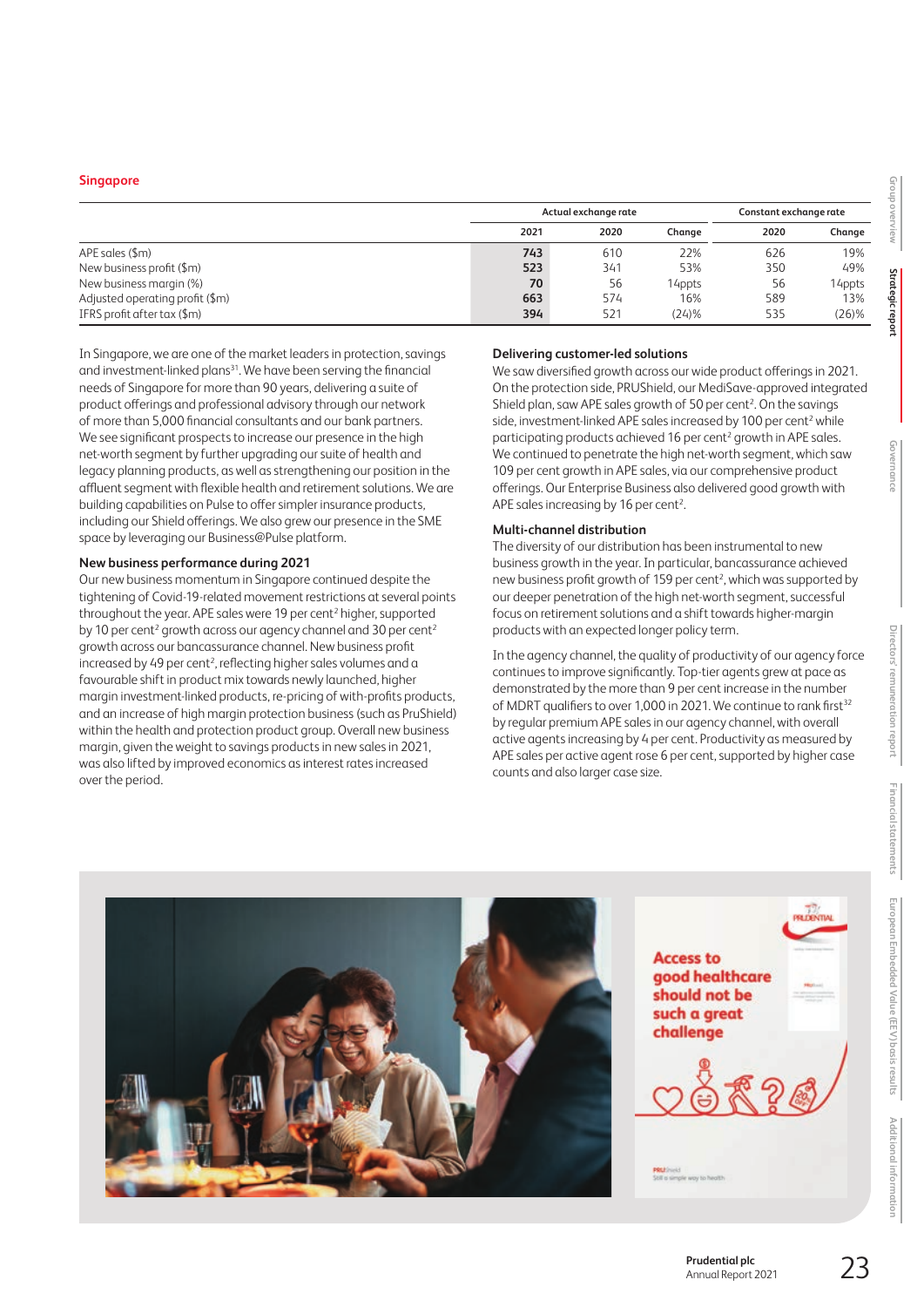### **Growth Markets and Other**

|                                 | Actual exchange rate |       |        | Constant exchange rate |        |
|---------------------------------|----------------------|-------|--------|------------------------|--------|
|                                 | 2021                 | 2020  | Change | 2020                   | Change |
| APE sales (\$m)                 | 1,412                | 1.245 | 13%    | 1,262                  | 12%    |
| New business profit (\$m)       | 558                  | 440   | 27%    | 446                    | 25%    |
| New business margin (%)         | 40                   | 35    | 5ppts  | 35                     | 5ppts  |
| Adjusted operating profit (\$m) | 932                  | 835   | 12%    | 841                    | 11%    |
| IFRS profit after tax $(\$m)$   | 434                  | 548   | (21)%  | 562                    | (23)%  |

The Group's growth markets and other segment incorporates its businesses in India and Thailand, as well as Vietnam, the Philippines, Cambodia, Laos, Taiwan and Myanmar, and its businesses in Africa. The Group sees the opportunity for rapid growth through the roll-out of its efficient and scalable business model, multi-channel distribution networks and the provision of digital products and services through Pulse.

In India, our business primarily consists of a 22.1 per cent holding in the Indian Stock Exchange listed life insurance business, ICICI Prudential Life, and 49 per cent of the asset manager, ICICI Prudential Asset Management (included as part of our Eastspring segment). Both businesses boast a top-three position in their respective market<sup>33</sup>. ICICI Prudential Life intends to grow the business by deepening penetration of under-served customer segments, enhancing distribution footprint and tailoring solutions to the different customer needs across saving, protection and retirement, including developing new propositions for the mass market in the Tier 2 cities. ICICI Prudential Life has also announced its aspiration to double its 2019 new business profit by 2023 through its '4P' framework of Premium growth, Protection focus, Persistency improvement and Productivity enhancement.

In Thailand, we are focused on delivering the strategic benefits of recent investments and upscaling the business significantly through our bank partnership with TTB and UOB. This has resulted in our higher-than-industry average APE sales growth<sup>34</sup> in the bancassurance channel as well as for the overall business in 2021. As a result, our market share in the bancassurance channel increased from 10.1 per cent to 14.1 per cent<sup>35</sup>. We offer a diversified portfolio of segment-led solutions, including integrated wealth and retirement solutions for the affluent segment, alongside simpler digital propositions via the apps of our bank partners. We also work with our bank partners to unlock SME opportunities through our Business@Pulse platform.

In Vietnam, we will continue to strengthen our presence in the rural areas while we expand our geographical coverage in the urban cities via our agency, bancassurance and new digital channels. We serve the affluent segment with flexible health, investment and educationorientated savings solutions. We also cater to the needs of mass market with simple and affordable health and savings solutions.

The Philippines currently has very low levels of life insurance penetration. However, with rising GDP per capita, and supported by Prudential's proven expertise and market-leading positions<sup>36</sup>, Prudential is confident of delivering significant new life insurance APE sales growth in this market. We continue to build on our core strengths in the affluent and mass-market segments, alongside leveraging our digital assets to cover more Millennials and Gen Z's. For Cambodia and Laos, our intention is to build multi-channel capabilities with highly digital infrastructure for these high potential markets.

In Africa, we have built a rapidly growing multi-product business since 2014, with operations in eight countries across the continent. Our business is well-positioned to accelerate its growth as we seek to meet the growing health and savings needs of a rapidly growing working-age population and growing number of middle-class consumers. We are introducing comprehensive health and wellness propositions to serve the growing affluent segment. Regional leadership including senior members of Asian businesses has relocated from London to Nairobi to accelerate knowledge transfer, innovations and best practice sharing with the Group's other operations.

#### **New business performance during 2021**

The businesses comprising our Growth markets and other segment saw APE sales up 12 per cent<sup>2</sup> compared with 2020. Cambodia, India, Myanmar, the Philippines, Thailand and Africa all had double-digit growth despite the difficulties associated with Covid-19. New business profit was up 25 per cent<sup>2</sup> exceeding the growth in sales, with Cambodia, India, the Philippines, Myanmar and Thailand all having double-digit growth in new business profit and also reflecting the inclusion of our Africa businesses for the first time in 2021.

In India, APE sales grew 29 per cent<sup>2</sup> supported by diverse growth across all distribution channels, with both agency and bancassurance channels achieving APE sales growth in 2021, as well as an increased focus on annuity products. Despite the challenges arising from Covid-19 restrictions, new business profit grew by 41 per cent<sup>2</sup> in 2021 as a result of favourable product mix.

In Thailand, APE sales rose 22 per cent<sup>2</sup> helped by the expansion of bancassurance sales in 2021. New business profit margins improved compared with the prior year following favourable product mix and improving interest rates over the period, resulting in a 129 per cent<sup>2</sup> increase in new business profit.

In Vietnam, sales volume slightly increased despite nationwide Covid-19 lockdowns impacting the agency market. The bancassurance channel performed well despite Covid-19, with APE sales up 17 per cent<sup>2</sup>, as banks were allowed to remain open as essential services during the lockdown. Prudential also benefited from the expansion of bancassurance agreements, and remained the leader in the bancassurance channel with 19.4 per cent market share<sup>37</sup>.

In the Philippines, 2021 APE sales were up 26 per cent<sup>2</sup>, primarily from the agency channel, and Prudential remains the largest player in the market<sup>36</sup>. New business profit growth was broadly in line with the increase in APE sales.

In Africa, APE sales have grown by 24 per cent<sup>2</sup> year-on-year, with growth in all eight countries. The East and Central Africa business (comprising Kenya, Uganda and Zambia) performed particularly well with an APE sales growth of 43 per cent<sup>2</sup>. .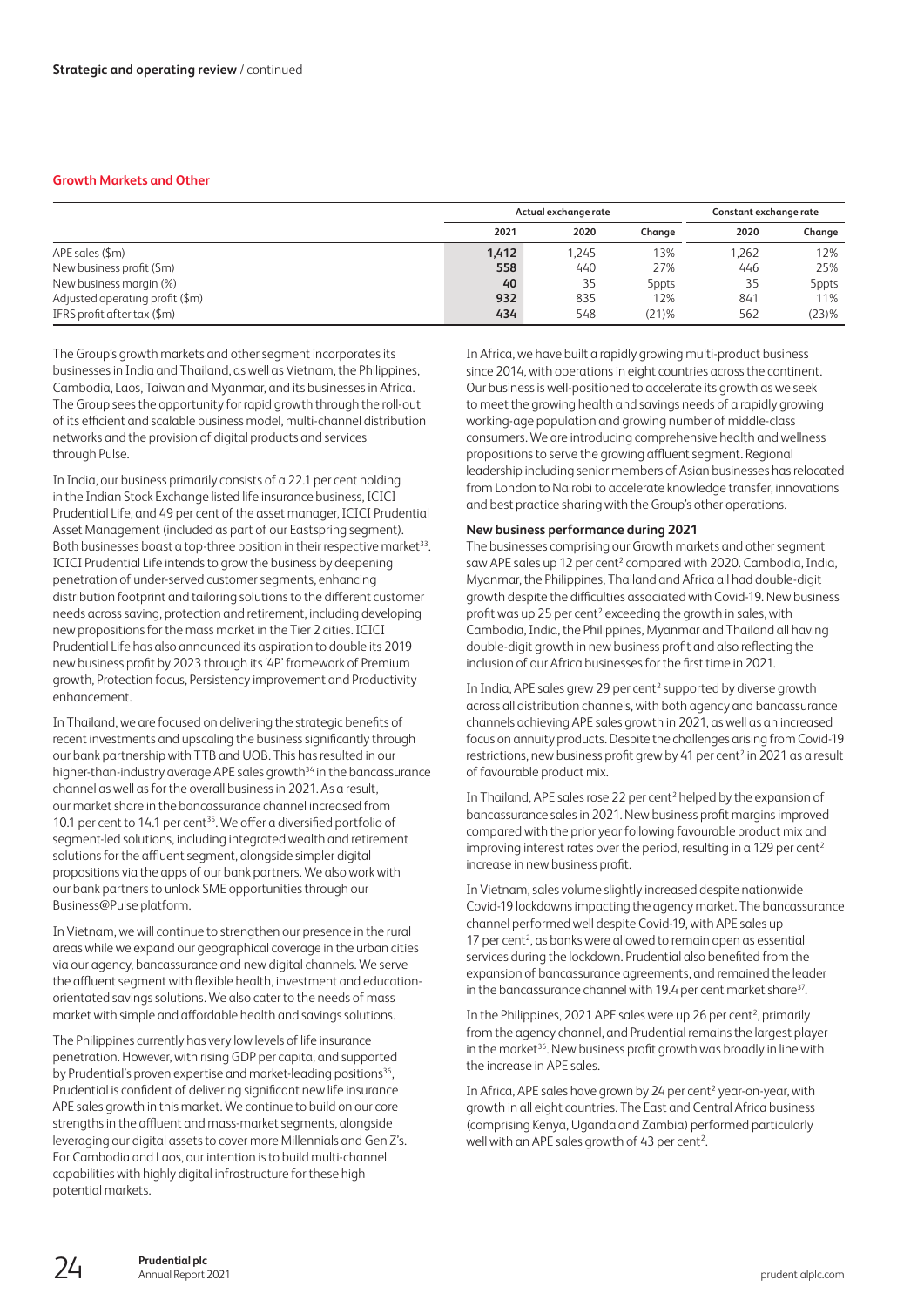#### **Delivering customer-led solutions**

In Thailand, we have developed a portfolio of segment-led insurance solutions that emulate the needs of our bank partners' customers. For example, we provided affordable credit life solutions to the banks' mortgage and personal loan customers; we delivered packaged solutions that combine bank products with insurance offerings including savings and protection products; and we expanded our investment-linked offerings the sales of which, through the bancassurance channel, increased by 88 per cent<sup>2</sup> in 2021 as compared with the previous year. Leveraging our Business@Pulse ecosystem, our Employee Benefit business has also gained traction achieving 76 per cent<sup>2</sup> growth in APE sales and covering more than 140,000 members.

In Vietnam, we launched an innovative digital Personal Accident product ('PRUGuard 24/7') as well as a low-cost digital Critical Illness solution ('PRUCare') via various digital platforms thereby increasing our penetration into the younger segment of the Vietnamese population. Since launch in late December 2020 and April 2021, we have sold over 42,00038 PRUGuard policies and 3,00038 PRUCare policies respectively.

In Cambodia, we introduced our first-in-the-market digital solutions in Dengue and Malaria protection as well as Road Safety protection.

In Africa, we continue to pursue customer-led insurance initiatives, particularly with our partners where we have launched a digital 'Diaspora Funeral Cover' product with Centenary Bank in Uganda and a degree insurance digital product with MTN in Cameroon.

#### **Multi-channel distribution**

**PRU-BAO** 

<sub>ăng</sub> ngà

In India, ICICI Prudential Life's growth ambitions will be driven by enhancing its multi-channel distribution capability. In the agency channel, we have recruited over 27,000 new agents during the year. Outside agency, we have added about 100 new partnerships bringing total partnerships to around 700 including 23 banks.

In Thailand, the strategic partnership with TTB, which commenced on 1 January 2021, significantly strengthens our distribution capability in Thailand's fast-growing life insurance sector, giving us access to an expanded network of 636 branches. We have launched a refreshed set of propositions encompassing the high net-worth, retail, commercial and SME segments and rolled out a new e-POS system. These developments have enabled us to advance our overall market share to 6.5 per cent from 5.1 per cent<sup>35</sup> in 2020) and become the third largest player35 in the bancassurance channel in 2021.

In the Philippines, we are partnering with CIMB Bank Philippines to help bring more financial products and services to the country's consumers. Under this partnership, we will provide CIMB's customers with easy access to our life insurance products through CIMB's app, and CIMB's deposit savings and credit products will be made available on our Pulse app.

In Africa, we have sought to deepen our health and protection offering, complementing an increasing portfolio of corporate protection across many of our countries. In our agency and bancassurance business we have increasingly equipped our agents and sales people with the skills required to advise their customers on their protection requirements. Compared with the first quarter of 2021, agency protection productivity had increased by 40 per cent by the fourth quarter with an over 20 per cent increase in the number of agents who sold a protection case in the same period. Sales people have been supported in their careers as in many markets through earlier training on protection products, creating opportunities to help them serve this significant gap in the market.

In other high-potential markets, agent quality and productivity continued to improve. In Vietnam the contribution to APE sales by our MDRT qualifiers increased by 7 percentage points to 45 per cent. Cambodia agency development was encouraging with both number of active agents and APE sales per active agent rising significantly in 2021.

 $\epsilon$  man  $\beta$  is in

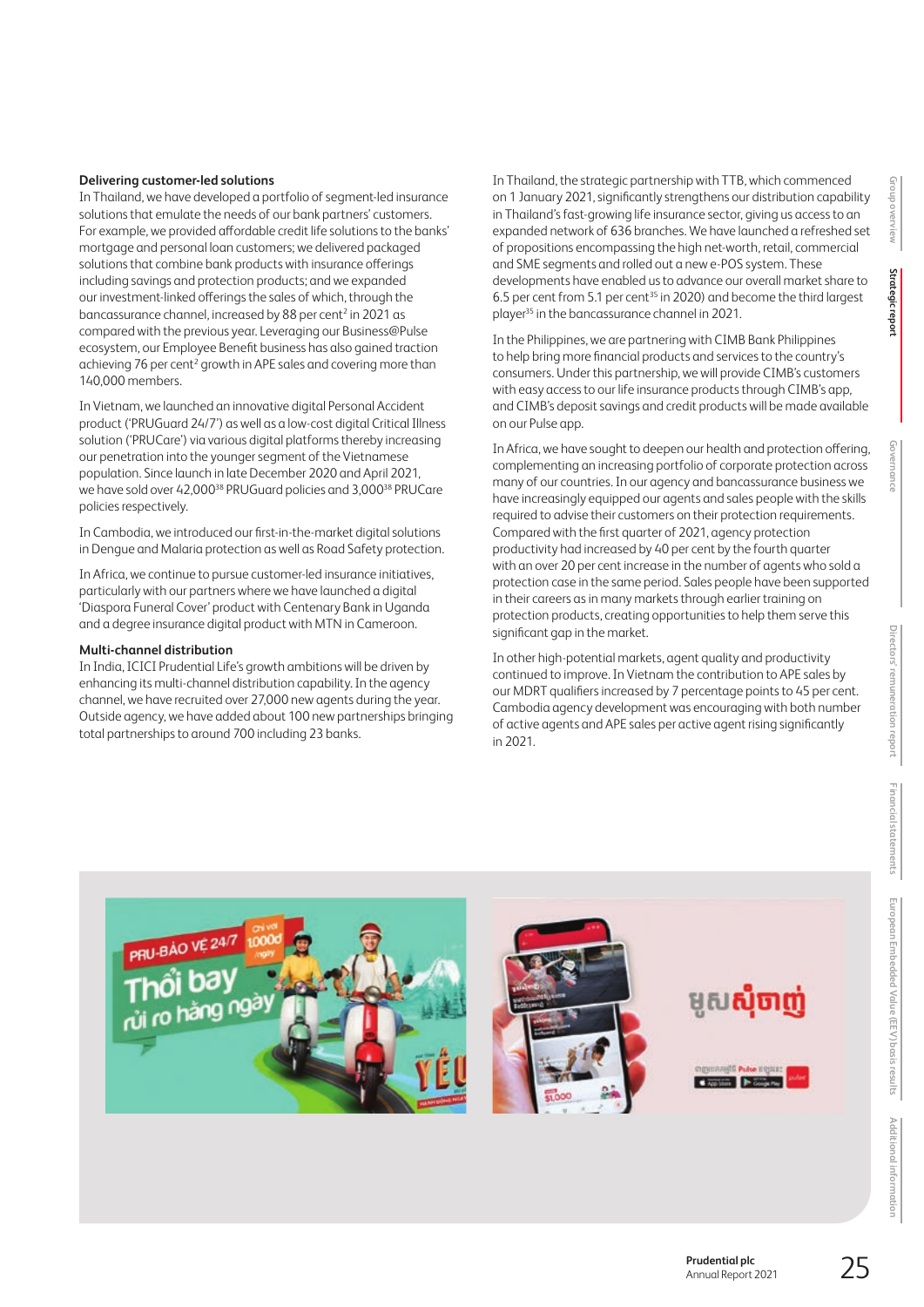#### **Eastspring, leading asset manager in Asia**

|                                            | Actual exchange rate |       |        | Constant exchange rate |        |
|--------------------------------------------|----------------------|-------|--------|------------------------|--------|
|                                            | 2021                 | 2020  | Chanae | 2020                   | Change |
| Total funds under management (\$bn)        | 258.5                | 247.8 | 4%     | 241.4                  | 7%     |
| Adjusted operating profit $(\$m)$          | 314                  | 283   | 11%    | 286                    | 10%    |
| Fee margin based on operating income (bps) | 30                   | 28    | 2ppts  | n/a                    | n/a    |
| Cost/income ratio (%)                      | 54                   | 52    | 2ppts  | n/a                    | n/a    |
| IFRS profit after tax $(\$m)$              | 284                  | 253   | 12%    | 255                    | 11%    |

Eastspring Investments ('Eastspring'), the asset management arm ofthe Group, is a global asset manager with Asia at its core, offering innovative investment solutions to meet the financial needs of clients. Operating in Asia since 1994, Eastspring has built an unparalleled on-the-ground presence in 11 Asian markets<sup>15</sup> as well as distribution offices in North America and Europe. Eastspring's shared purpose – *Experts in Asia. Invested in your future* – clearly guides the business. Beyond investing, Eastspring aims to help its stakeholders secure a better and more sustainable future.

As of 31 December 2021, Eastspring managed a total of \$258.5 billion of assets across equity, fixed income, multi asset, quantitative and alternative strategies on behalf of institutional and retail investors globally. It is one of the largest pan-Asian asset managers and is a top-10 asset manager in six of the markets where the firm operates<sup>39</sup>.

As the main investment partner to Prudential's insurance business, Eastspring focuses on enhancing its investment solutions for Prudential. At the same time, it continues to grow its third-party business globally. This is underpinned by Eastspring's four-pillar strategy: first, to strengthen its existing business; second, to diversify its investment capabilities and range of products; third, to accelerate its ESG agenda; and fourth, to broaden its distribution channels. Through the year, Eastspring has achieved progress in each of these areas.

**Increasing funds under management and enhancing returns** In what was largely a volatile market, existing and new clients turned to Eastspring for advice. Eastspring grew its assets under management by 4 per cent<sup>26</sup> in 2021, reflecting favourable investment returns and net inflows from the Group's insurance businesses and from third-party clients. Third-party business<sup>40</sup> saw net in-flows from retail clients, driven by a strong demand for equity products, partially offset by institutional net outflows. The outflows across the businesses were predominantly due to profit taking and asset rebalancing amid generally strong equity market conditions. The redemptions of funds managed on behalf of M&G plc in 2021, net of inflows, totalled \$(4.0) billion, with a further \$(0.9) billion of outflows anticipated in 2022. The overall asset mix hasremained stable and is well diversified across both clients and asset classes.

Eastspring continued to perform well for clients, with 61 per cent of assets under management outperforming benchmarks over the past year<sup>41</sup>. Significant 'alphas' have been generated by the value-style equity teams, in addition to positive relative and absolute performance by teams focusing on quantitative strategies and multi-asset solutions.

Eastspring is proud to be named the 'Asset Management Company of the Year, ASEAN' in The Asset Triple A Sustainable Investing Awards. Across 2021, Eastspring won twenty-six industry awards across a wide range of investment categories, a testament to the firm's success and investment excellence.

#### **Diversifying capabilities, driving future growth**

Eastspring saw significant progress in seeking to diversify its investment capabilities, increase the number of products marketed to clients, and develop new and innovative solutions. Over the year it attracted \$5.3 billion of assets through the launch of 75 new products<sup>42</sup>.

Notably, in the consumer and private wealth segment, the firm worked with its intermediary clients to achieve several successful fund IPO launches in Thailand and Taiwan and similarly in other markets across the region. Other recently launched strategies including the Asia Multi Factor and Global Emerging Markets excluding China Equity attracted new customers.

Leveraging on third-party partnerships, Eastspring enhanced its mix of products and solutions across partners' platforms, an example being the launch of several foreign investment funds (FIF) in Thailand. Eastspring also offered new solutions for both the Group's insurance businesses and external partners to meet the demand for regular saving and retirement solutions such as RiCh in Malaysia, TTB Smart Port in Thailand and discretionary investment advisory mandates in Taiwan.

Meanwhile, Eastspring continued to expand its footprint in India and Mainland China.

In India, ICICI Prudential Asset Management Company broadened its product suite across active and passive strategies for retail and high net-worth clients, introducing new strategies such as the ICICI Prudential NASDAQ 100 Index Fund and ICICI Prudential Strategic Metal and Energy Equity Fund of Fund. These in turn drove a 15 per cent increase in the Group's share of funds under management to  $$30.9$  billion<sup>43</sup>.

In Mainland China, we operate through CITIC-Prudential Fund Management Company Limited, a 49 per cent-owned joint venture with CITIC with the Group's share of assets under management of \$12.4 billion, as well as through our wholly-owned private fund manager operationalised in 2019 within Eastspring, which now has sourced and sub-advised assets under management of \$931 million. 2021 saw it build a portfolio of credible China A Equity growth style funds and China bond funds, which attracted demand from international clients, validating their confidence in the firm's products. Our Chinese life insurance joint venture has established its own asset management company in 2020, Prudential-CITIC Asset Management Co, which further strengthens our capabilities in savings and retirement products. During the year CITIC Prudential Fund Management Company achieved a successful IPO with the launch of the Fengyu Hybrid fund, achieving assets under management of over RMB 10 billion (approximately \$2 billion) through a partnership with CITIC Bank. It achieved strong fund performance with 7 of its 15 equity funds achieving top-decile fund performance, leading to  $a$  27 per cent<sup>44</sup> growth in their total assets.